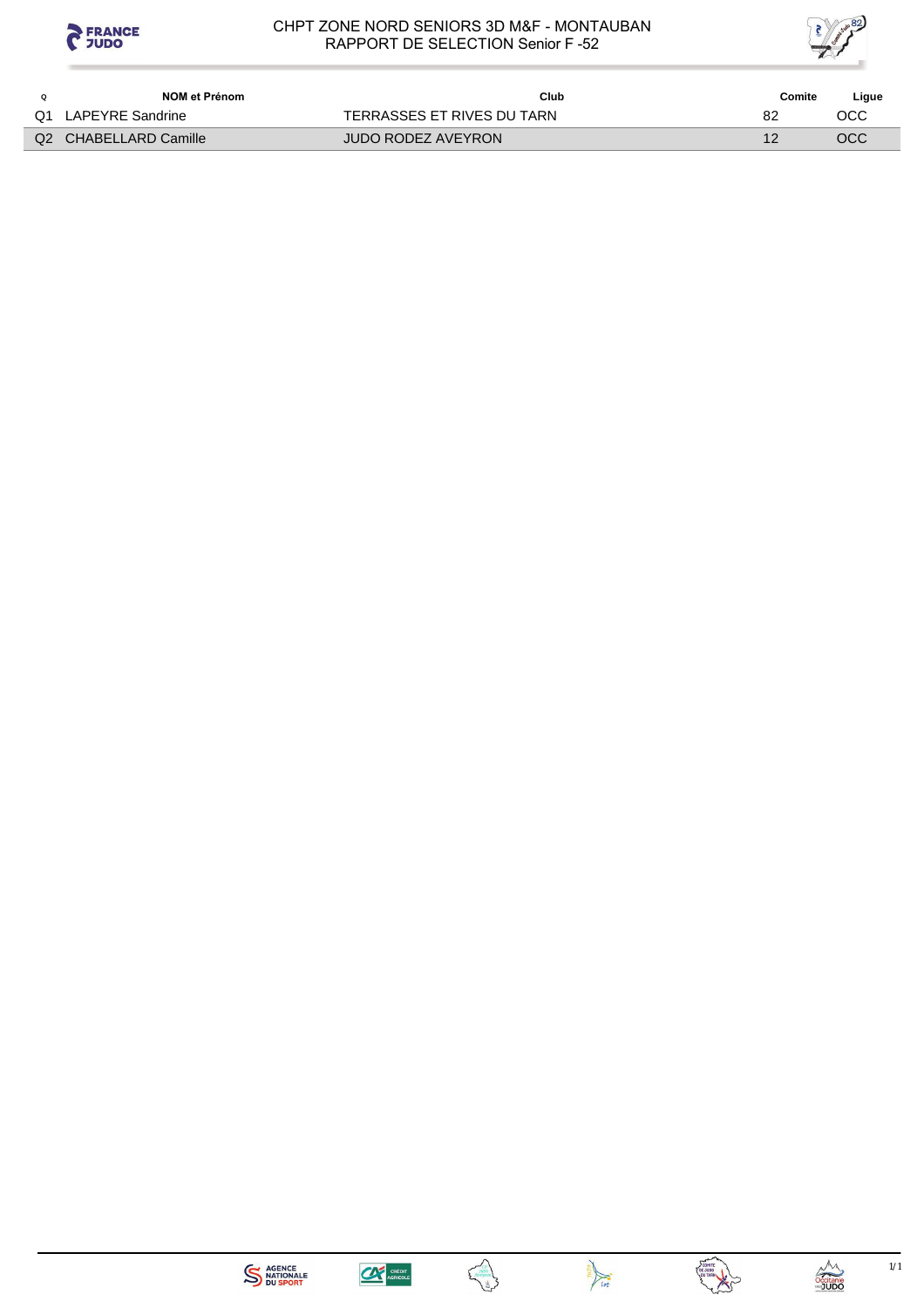



| Ω  | NOM et Prénom          | Club                | Comite | Ligue |
|----|------------------------|---------------------|--------|-------|
| Q1 | <b>IMBERT Ludivine</b> | <b>JC CADURCIEN</b> | 46     | OCC   |
| Q2 | NOGUERA Elodie         | AMIC LAIQUE VALENCE | 82     | OCC   |









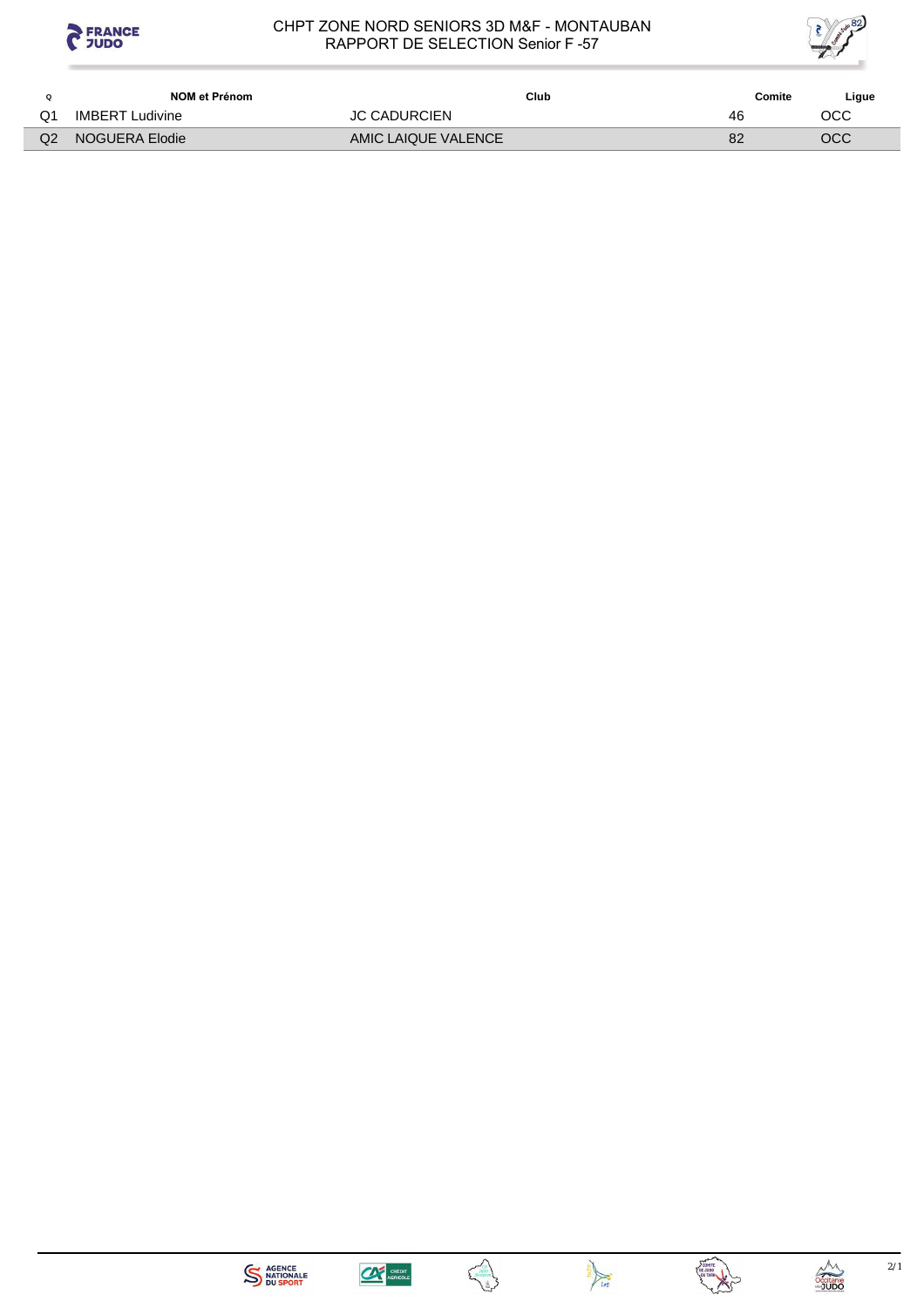



|    | NOM et Prénom        | Club                        | Comite | Ligue      |
|----|----------------------|-----------------------------|--------|------------|
| Q1 | CLEMENT Myriam       | <b>JUDO CLUB MARSSACOIS</b> | 81     | OCC.       |
|    | Q2 CASTEL Lena       | TERRASSES ET RIVES DU TARN  | 82     | <b>OCC</b> |
| Q3 | <b>FOURNAC Elisa</b> | <b>JUDO CLUB LISLOIS</b>    | 81     | <b>OCC</b> |







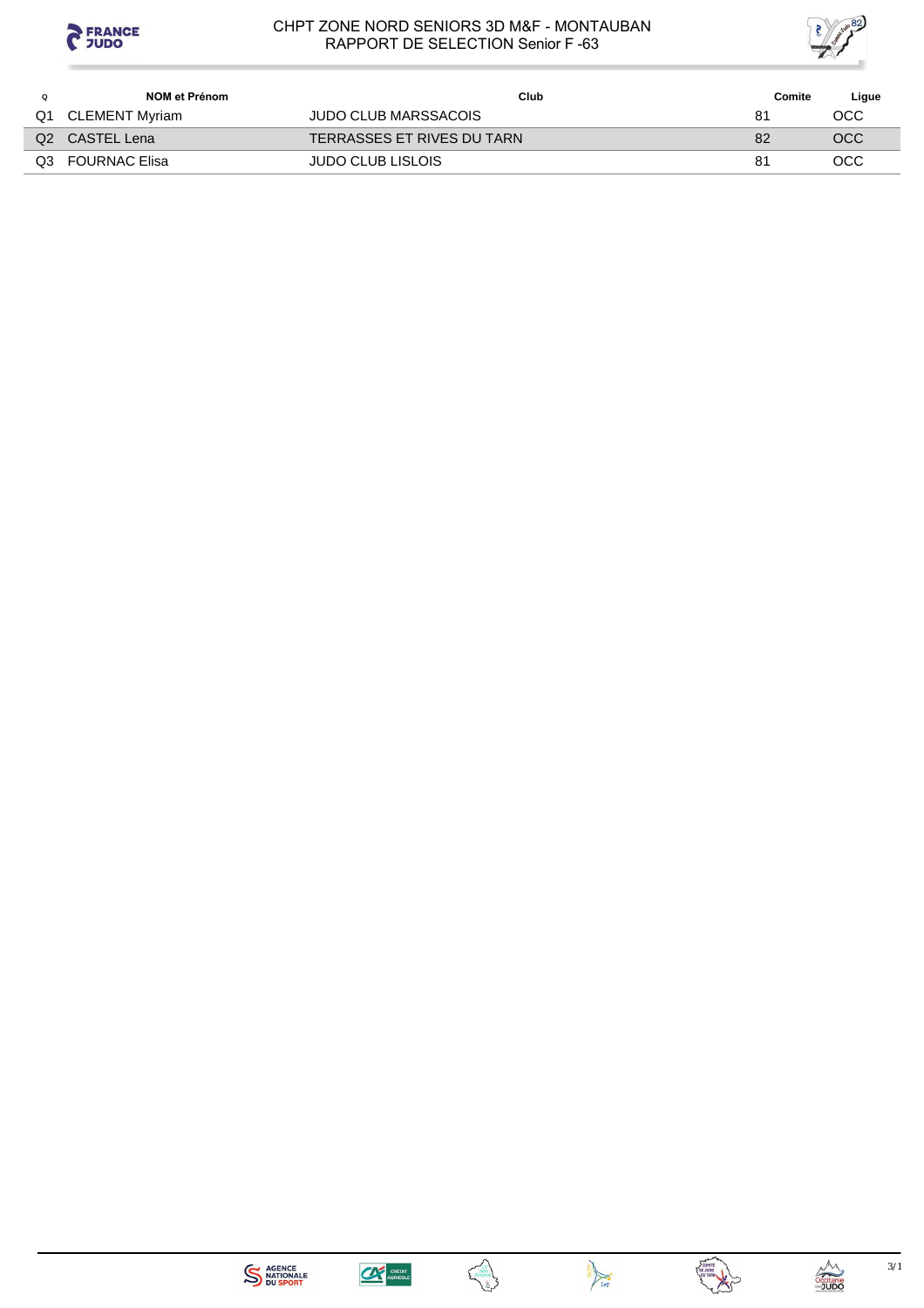



|    | NOM et Prénom      | Club                        | Comite | Ligue |
|----|--------------------|-----------------------------|--------|-------|
| Q1 | BOULINGUEZ Pauline | TERRASSES ET RIVES DU TARN  | 82     | OCC   |
|    | Q2 NICOLAS Aline   | <b>JC CADURCIEN</b>         | 46     | OCC   |
| Q3 | REDON Malorie      | <b>JUDO CLUB MAZAMETAIN</b> | 81     | OCC   |









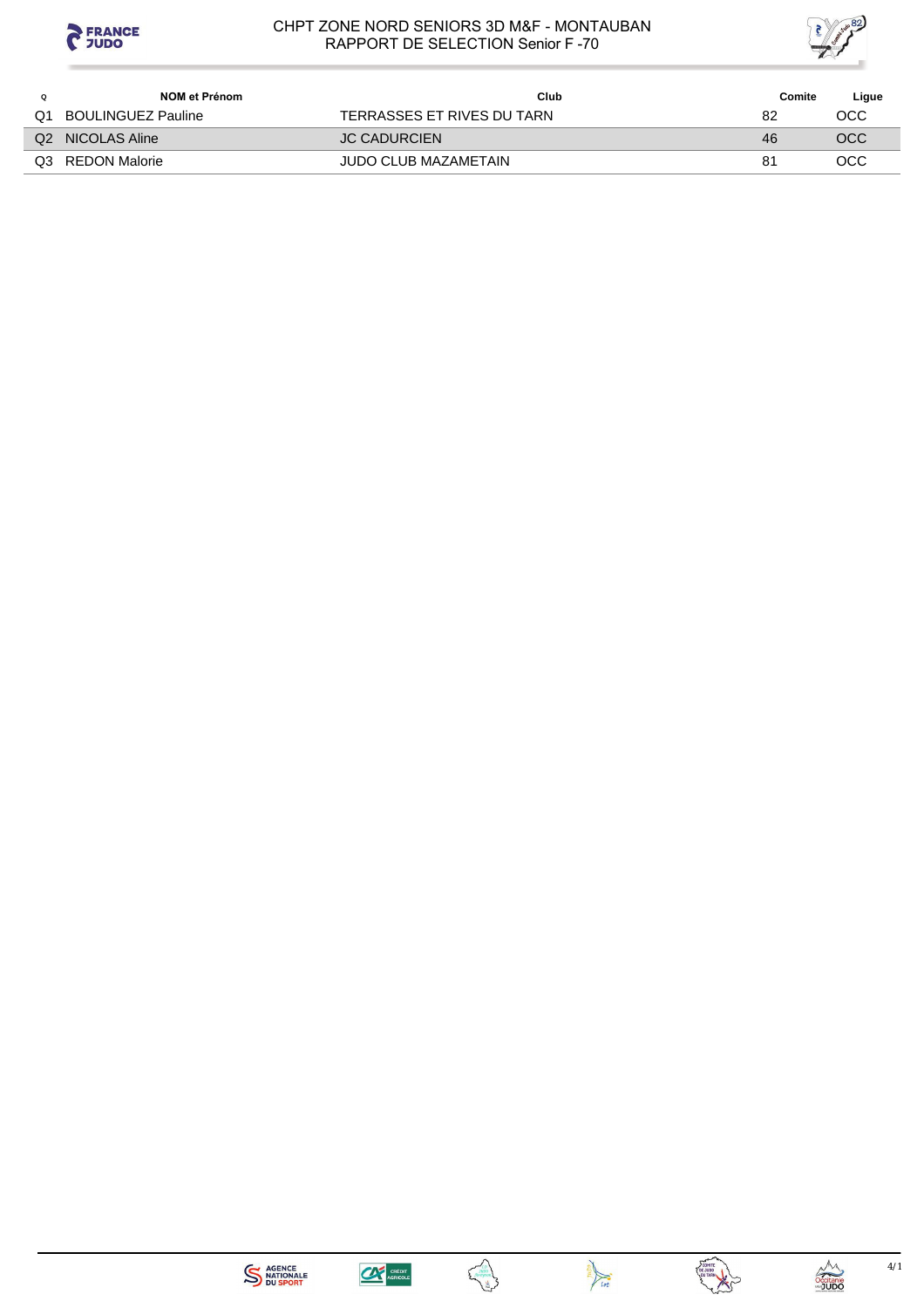



| Ω  | NOM et Prénom | Club                | Comite | Ligue |
|----|---------------|---------------------|--------|-------|
| Q3 | KULIFAJ Lena  | <b>JC CADURCIEN</b> | 46     | OCC   |









 $5/1$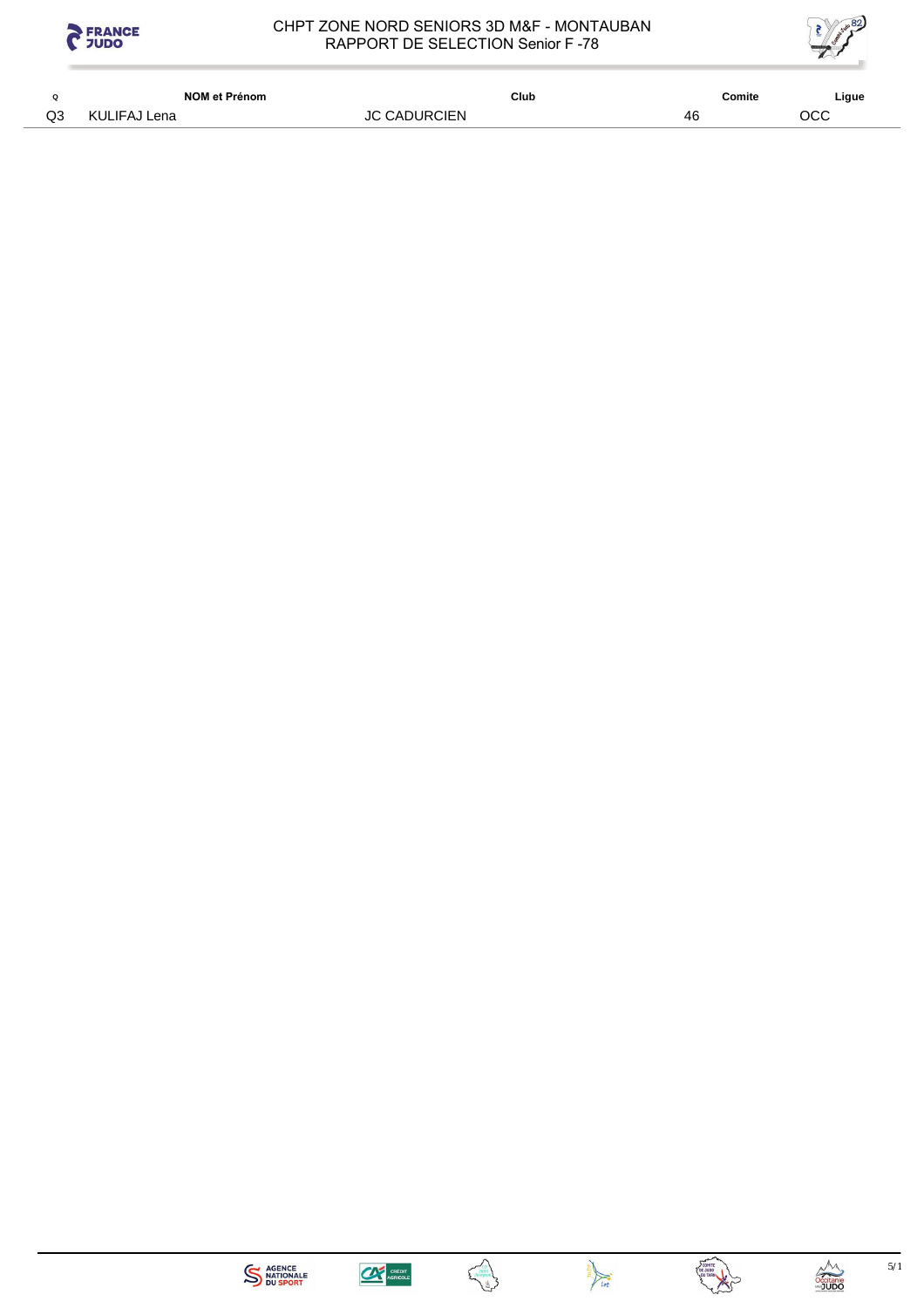



|           | NOM et Prénom           | Club                     | Comite | Ligue |
|-----------|-------------------------|--------------------------|--------|-------|
| $\bigcap$ | <b>FENELLE Laetitia</b> | <b>JUDO VILLEFRANCHE</b> |        | осс   |











 $6/1$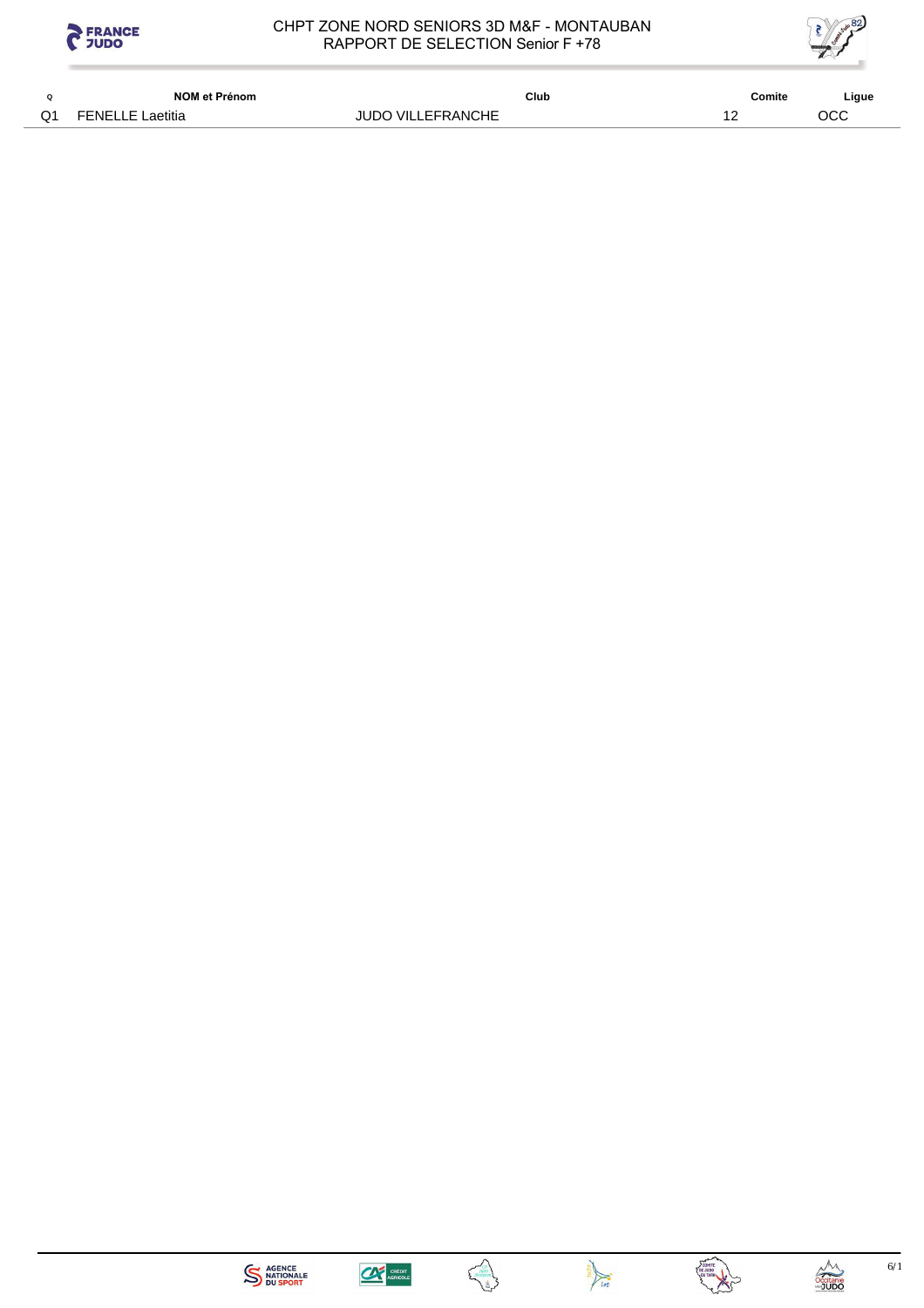



| Q      | NOM et Prénom          | Club                       | Comite | Ligue |
|--------|------------------------|----------------------------|--------|-------|
| Q1     | LACAU Yoann            | ARTS MARTIAUX MONTAUBAN 82 | 82     | OCC   |
| Q2     | <b>LEMOZY Bertrand</b> | MOISSAC JUDO               | 82     | OCC   |
| Aucune | JOSEPH Thomas          | <b>JUDO CLUB ARTHESIEN</b> | 81     | OCC   |







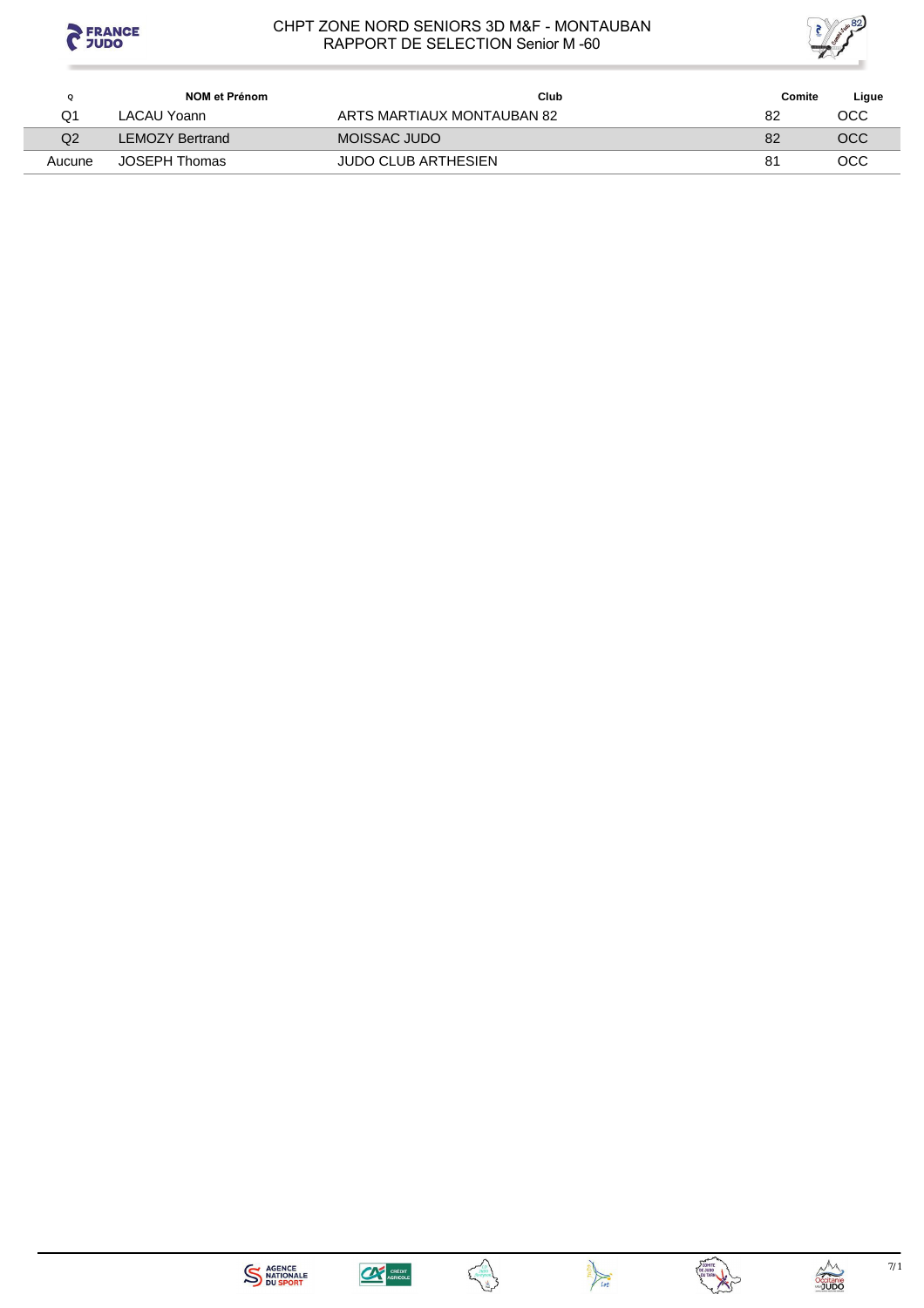



|    | <b>NOM et Prénom</b> | Club                       | Comite   | Ligue |
|----|----------------------|----------------------------|----------|-------|
| ∩1 | SHAN-PHILEAS Yvan    | ARTS MARTIAUX MONTAUBAN 82 | $\Omega$ |       |









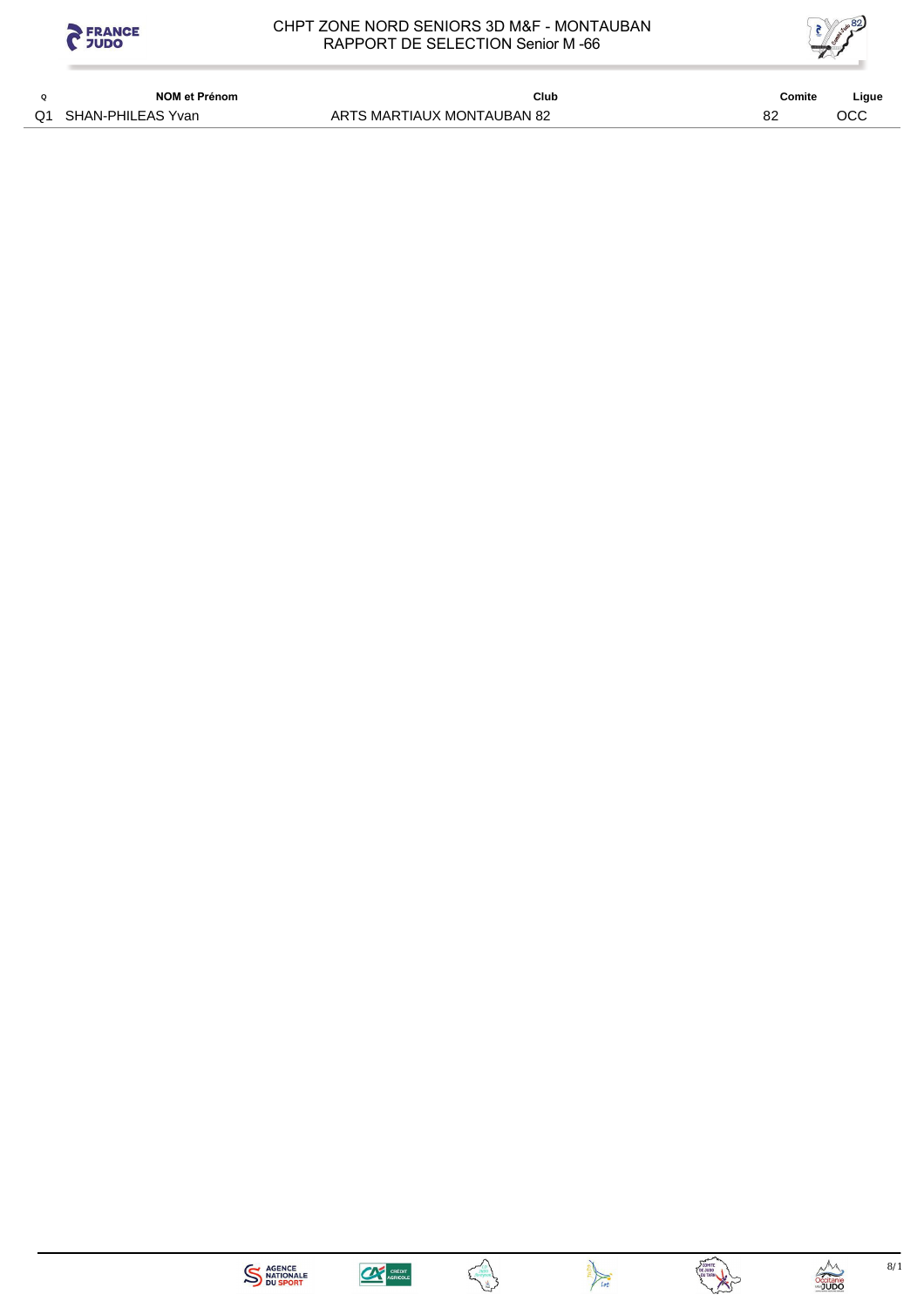



| Q      | NOM et Prénom          | Club                         | Comite | Ligue      |
|--------|------------------------|------------------------------|--------|------------|
| Q1     | CALLE Remi             | JUDO CLUB SEVERAC LE CHATEAU | 12     | <b>OCC</b> |
| Q1     | <b>LATIERE Vincent</b> | <b>JUDO VILLEFRANCHE</b>     | 12     | <b>OCC</b> |
| Q1     | LOUSTAUNAU David       | ARTS MARTIAUX MONTAUBAN 82   | 82     | <b>OCC</b> |
| Aucune | <b>GALUT Adrien</b>    | <b>JUDO RODEZ AVEYRON</b>    | 12     | <b>OCC</b> |
| Aucune | VIFI CANFT Paul        | CLUB JUDO CAVALERIEN         | 12     | OCC        |







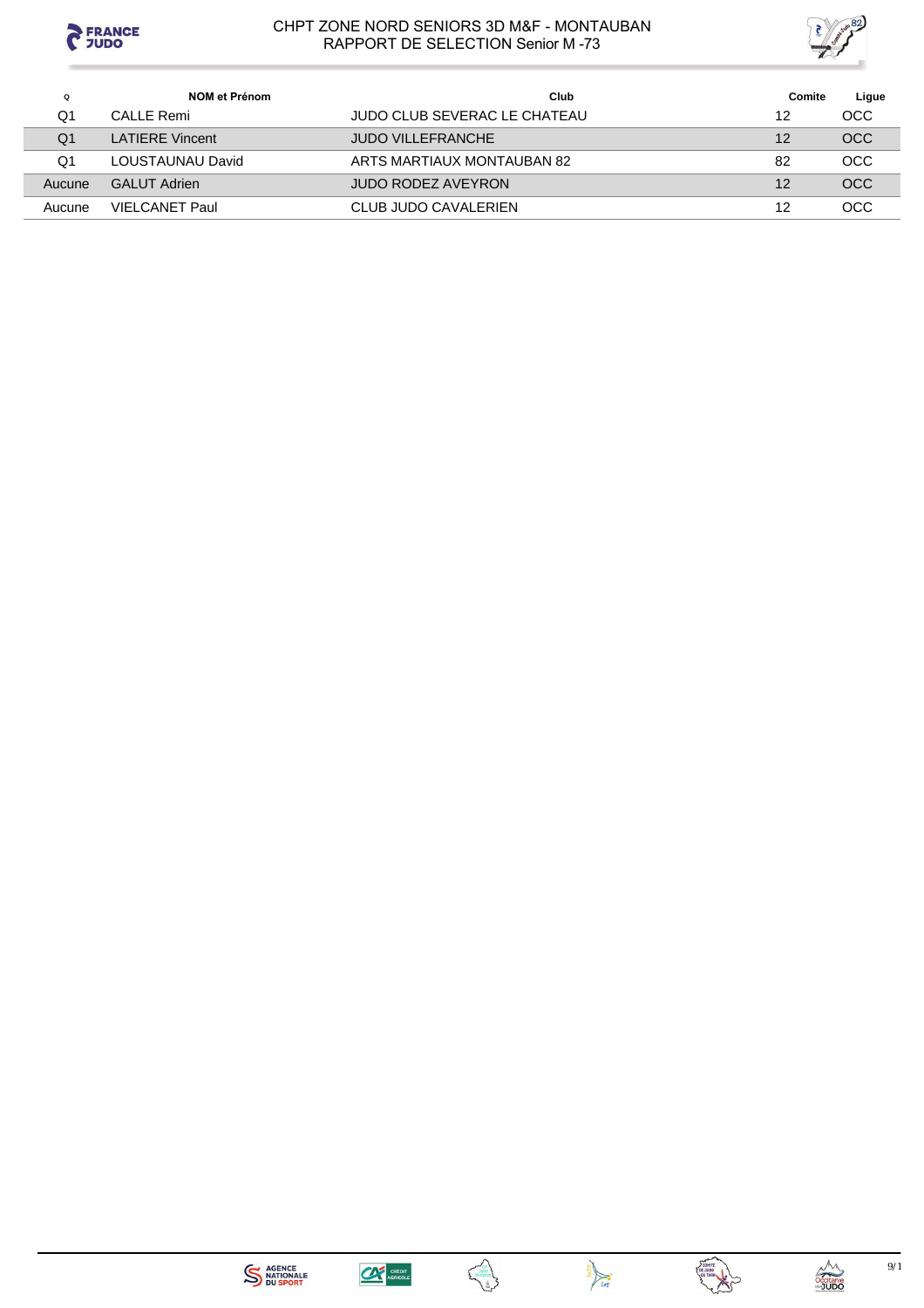



| Q      | NOM et Prénom           | Club                       | Comite | Ligue      |
|--------|-------------------------|----------------------------|--------|------------|
| Q1     | <b>GARCEL Guillaume</b> | EI DO KAN CASTRES          | 81     | OCC        |
| Q2     | <b>BESCHI Olivier</b>   | <b>JUDO CLUB VERDUNOIS</b> | 82     | <b>OCC</b> |
| Q3     | <b>GRAU Vincent</b>     | J.C PUYGOUZON              | 81     | <b>OCC</b> |
| Aucune | <b>BUE Sebastien</b>    | TERRASSES ET RIVES DU TARN | 82     | <b>OCC</b> |









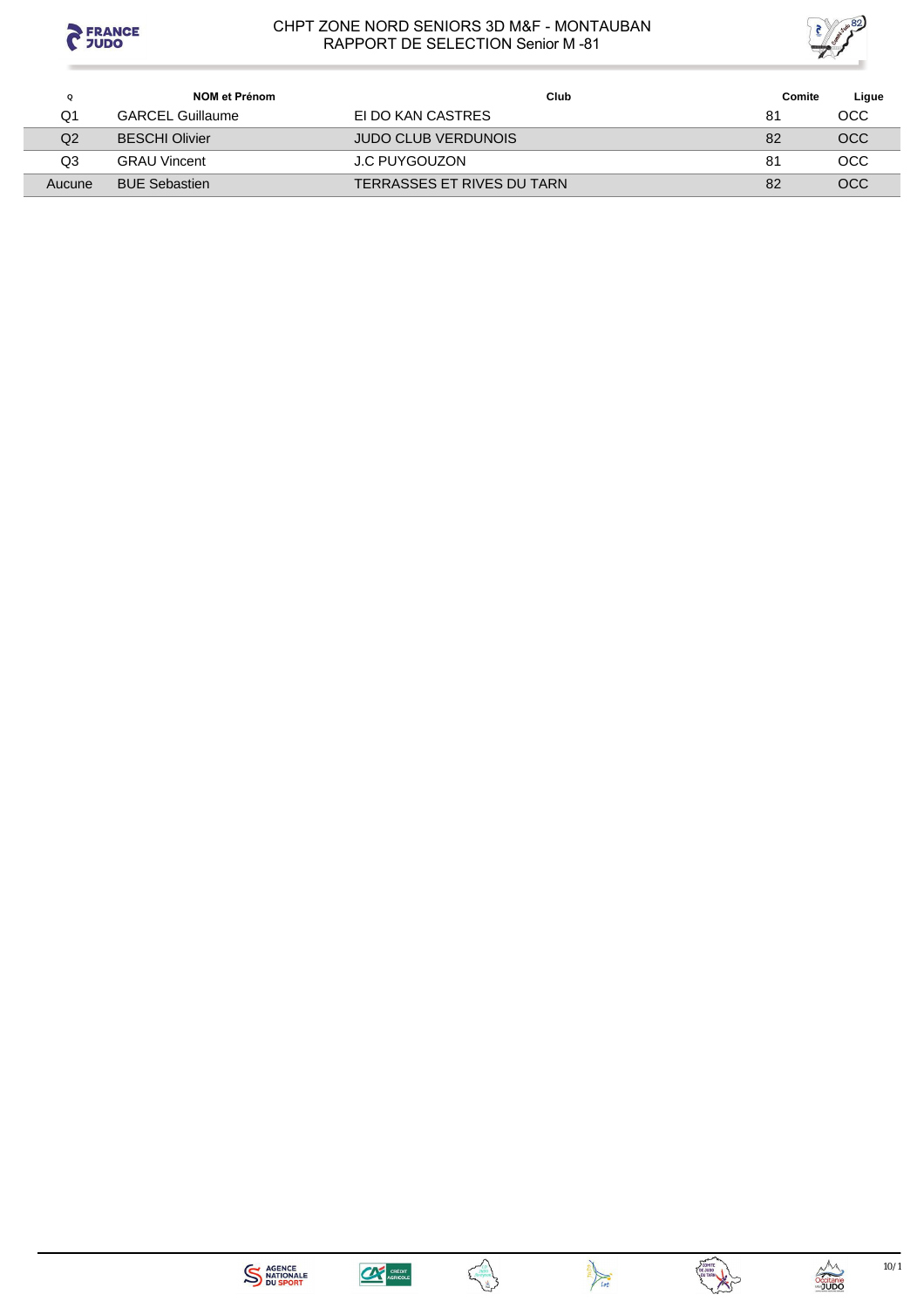



| Q      | NOM et Prénom               | Club                 | Comite | Ligue |
|--------|-----------------------------|----------------------|--------|-------|
| Q1     | DA SILVA Nicolas            | CLUB JUDO CAVALERIEN | 12     | осс   |
| Aucune | <b>MONTROZIER Samuel</b>    | CLUB JUDO CAVALERIEN | 12     | OCC   |
| Aucune | <b>TEULIERES Christophe</b> | DOJO RABASTENS       | 81     | осс   |









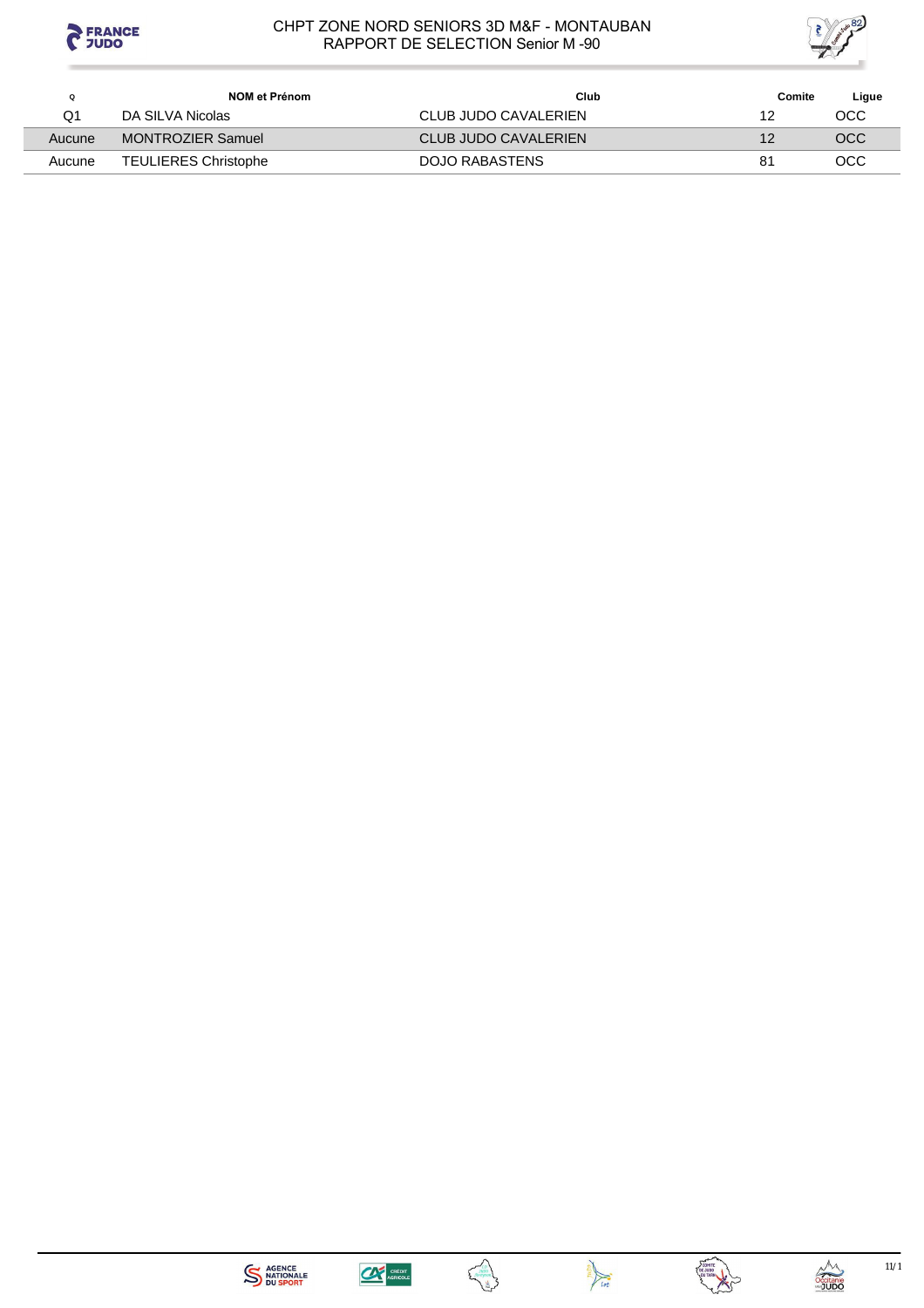



| ۵      | NOM et Prénom                | Club                 | Comite | Ligue      |
|--------|------------------------------|----------------------|--------|------------|
| Q1     | <b>ZANNIER Nicolas</b>       | JUDO CLUB MAZAMETAIN | 81     | OCC        |
| Q2     | <b>TARDY Christophe</b>      | CLUB JUDO CAVALERIEN | 12     | <b>OCC</b> |
| Q3     | <b>BAZIN Jean Pierre</b>     | CLUB JUDO CAVALERIEN | 12     | OCC.       |
| Aucune | MARQUES COIMBRA Ruben Miquel | AMIC LAIQUE VALENCE  | 82     | OCC.       |